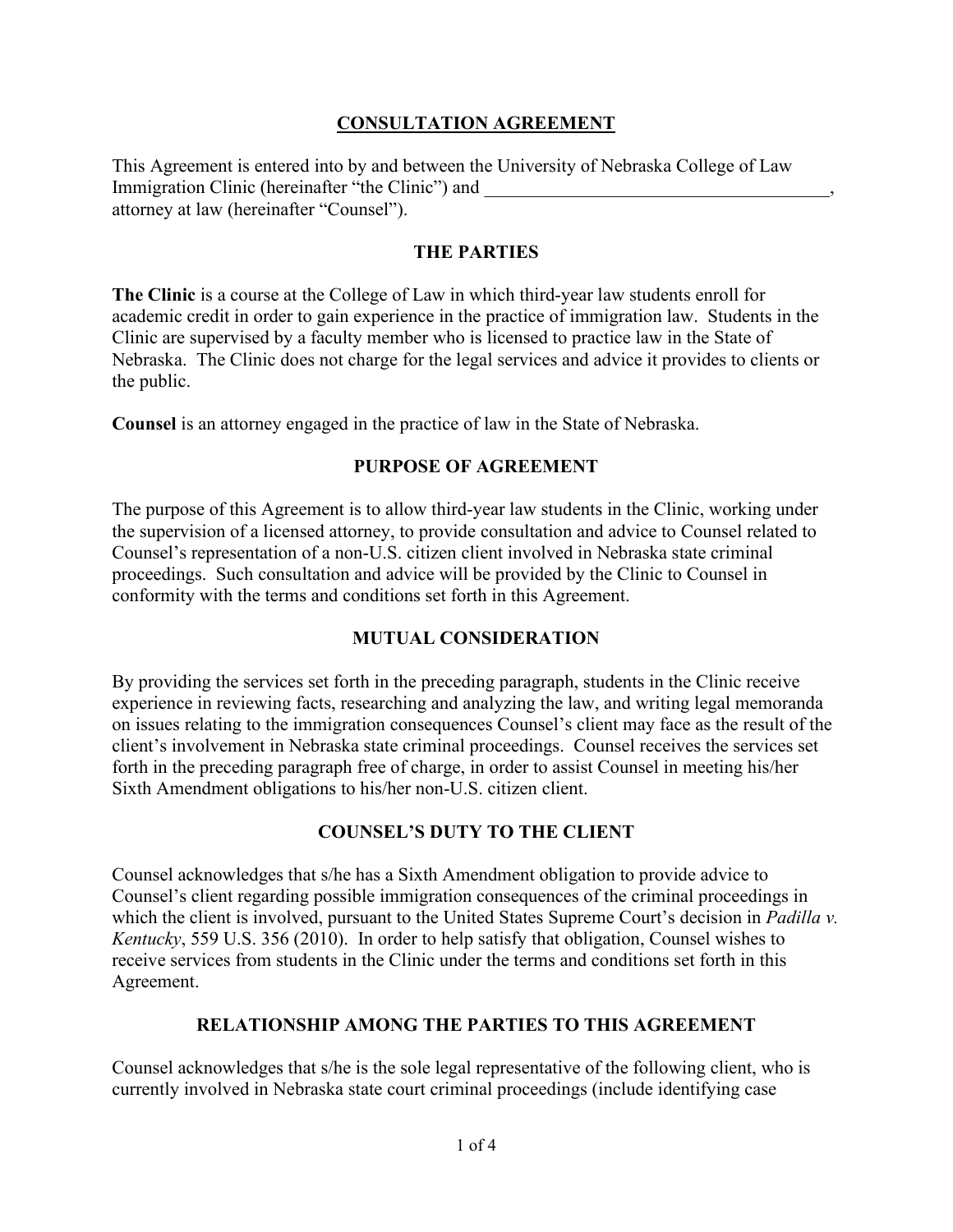information, including case caption, case number, and county in which proceedings are taking place):

Counsel further acknowledges that s/he will continue to be one of the client's legal representatives for the duration of this Agreement, and has authority to enter into this Agreement. Counsel further acknowledges that this Agreement does not create an attorney-client relationship between the Clinic and the client for any purpose whatsoever.

This Agreement is made for purposes of Counsel receiving legal research and analysis from the Clinic related to the possible immigration consequences the client may face as a result of the client's involvement with Nebraska state court criminal proceedings. In order to receive complete and thorough legal research and analysis, it may be necessary for Counsel to divulge privileged information to the Clinic that relates to the client's case. In that event, Counsel agrees to obtain the client's consent, pursuant to all applicable provisions of the Nebraska Rules of Professional Conduct, to divulge such information to the Clinic for the sole and only purpose of allowing the Clinic to conduct the legal research and analysis sought by Counsel. It is further agreed to by the Clinic and Counsel that, for the purposes of the services being provided to Counsel by the Clinic under the terms of this Agreement, the Clinic is being retained by Counsel to assist Counsel in the rendition of professional legal services to the client and is acting as a "representative" of Counsel, as that term is used in Neb. Rev. Stat.  $\S 27-503(1)(c)$ .

The Clinic and Counsel agree that, once the services the Clinic agrees to provide by the terms of this Agreement are completed, the Clinic owes no further obligations of any kind to Counsel, and this Agreement shall be fully concluded.

# **DUTIES AND OBLIGATIONS OF THE CLINIC**

- 1. The Clinic agrees to provide the following services to Counsel:
	- a. Clinic students will conduct legal research related to the potential immigration consequences of the Nebraska state court criminal proceedings in which the client is currently involved, and will do so within a reasonable period of time.
	- b. Clinic students will prepare a legal memorandum analyzing the Clinic's legal research and rendering an opinion on possible immigration consequences of the Nebraska state court criminal proceedings in which the client is currently involved and deliver it to Counsel.
- 2. Once the legal memorandum is delivered to Counsel, Clinic students will answer any follow-up questions posed by Counsel that relate directly to the legal memorandum, for a period not to exceed one week.
- 3. After the period of time referred to in the preceding paragraph, the Clinic's responsibilities under this Agreement will be concluded, and the Clinic shall have no further responsibility to Counsel.
- 4. At such time as the Clinic's responsibilities under this Agreement are concluded, Clinic students will send a written communication to Counsel advising Counsel that the Clinic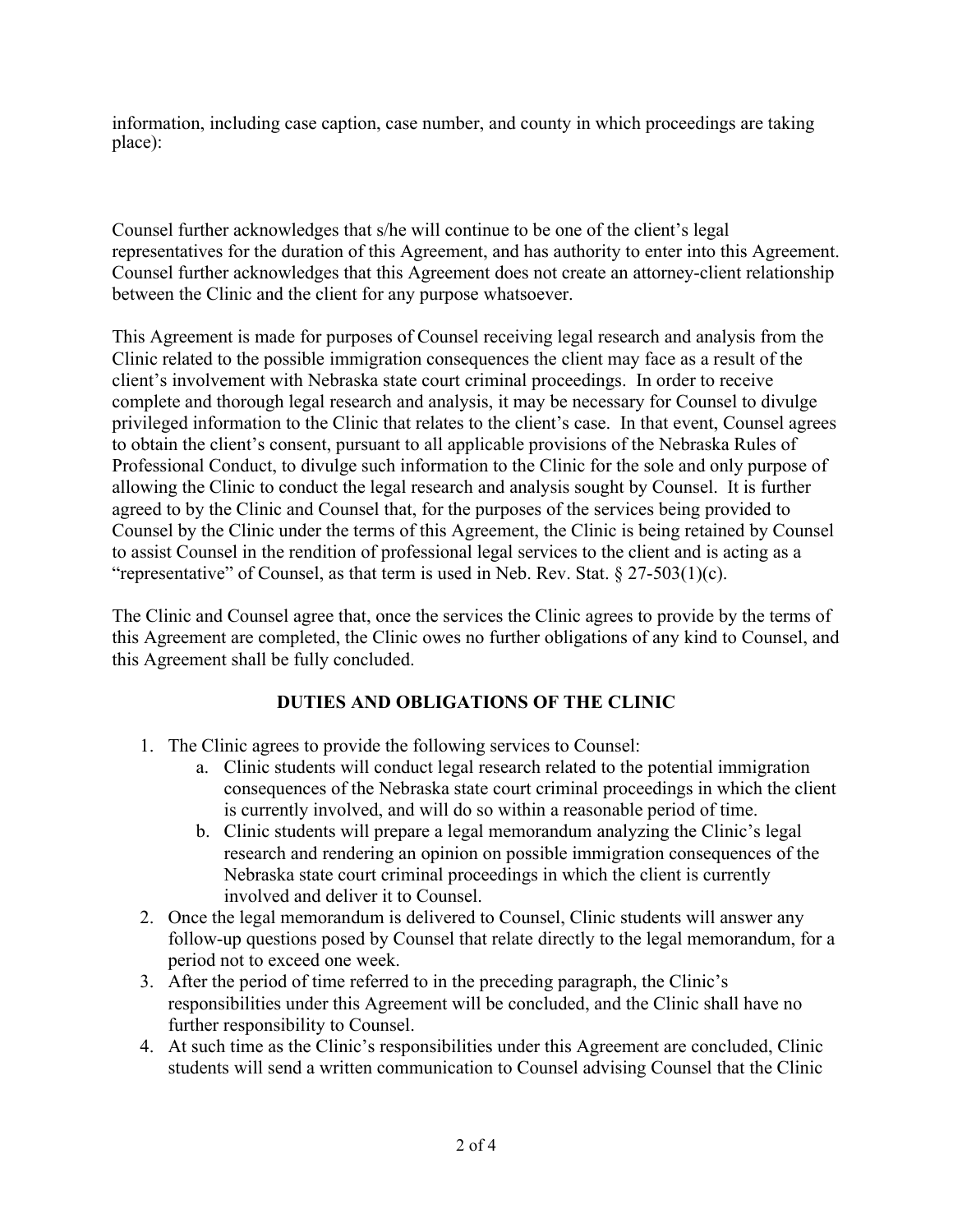has concluded its work under this Agreement and has internally closed out its file relating to this matter.

- 5. The Clinic will check for any conflicts of interest it may have that relate to Counsel or the client before agreeing to provide any services under this Agreement.
- 6. The Clinic will keep confidential all information related to the client provided by Counsel, in order to comply with the Nebraska Rules of Professional Conduct and evidentiary privileges related to the attorney-client relationship between Counsel and the client.

## **DUTIES AND OBLIGATIONS OF COUNSEL**

In consideration of the above services to be provided by the Clinic, Counsel agrees as follows:

- 1. To, in a timely manner, fill out any questionnaires and provide any documents and information related to the client or the client's case requested by the Clinic.
- 2. To, if necessary, obtain the client's consent to release information to the Clinic that will enable it to conduct the research and analysis of the possible immigration consequences of the Nebraska state court criminal proceedings in which the client is currently involved.
- 3. To hold the Clinic harmless from any and all claims that may be asserted against it by the client that arise out of or are related to the Clinic's provision of services to Counsel under this Agreement.

## **PROCEDURE**

The procedure under which requests for assistance from the Clinic can be requested is set forth in the **"Procedures"** attachment to this Agreement, which is incorporated fully herein by reference.

## **INTEGRATION**

This Agreement represents the entire agreement between the parties, and any prior or contemporaneous representations, promises, or statements by the parties that are not incorporated herein shall not serve to vary or contradict the terms set forth in this Agreement.

**IN WITNESS WHEREOF**, the parties have duly executed this Agreement, and each party acknowledges the receipt of a duly executed copy of this Agreement.

For the Immigration Clinic: For Counsel:

Kevin Ruser Professor of Law University of Nebraska College of Law

DATE:

| DATE: |  |  |  |  |  |  |
|-------|--|--|--|--|--|--|
|-------|--|--|--|--|--|--|